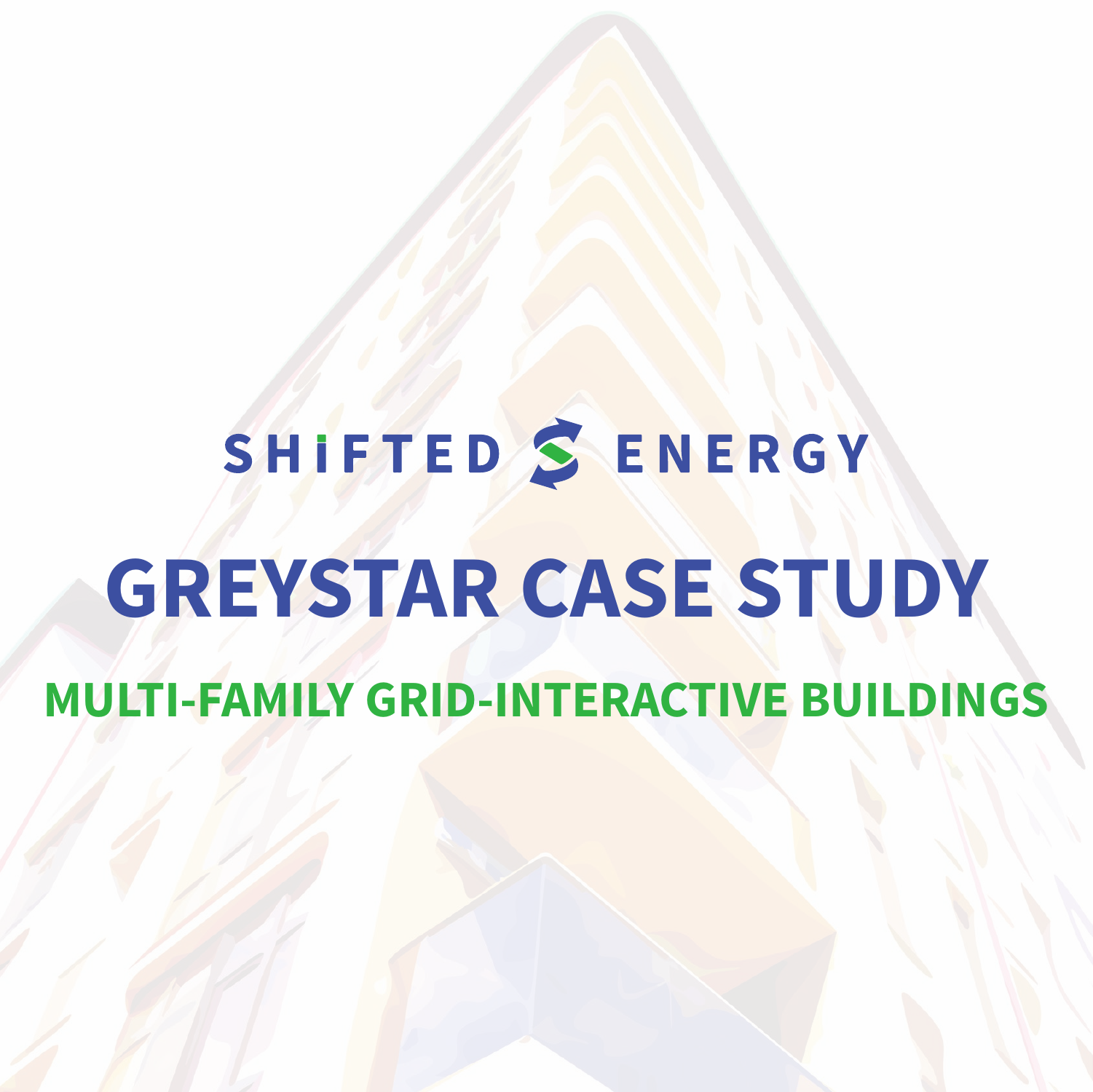### **The Project**

In 2020 **Shifted Energy** signed an agreement to incorporate its industry-leading grid-interactive water heaters (GIWHs) into **Hawaiian Electric**'s grid services market.

Shifted Energy is retrofitting **3,000 electric water heaters** with smart controllers to convert them into GIWHs accross **Oahu and Maui**. These are controlled by a virtual power plant sowftare platform to provide grid services, which includes the time of day the water heaters are turned on/off to match clean energy **without the residents even noticing**.

The goal is to help Hawaii reach the goal of becoming **100% clean energy-based by 2045.**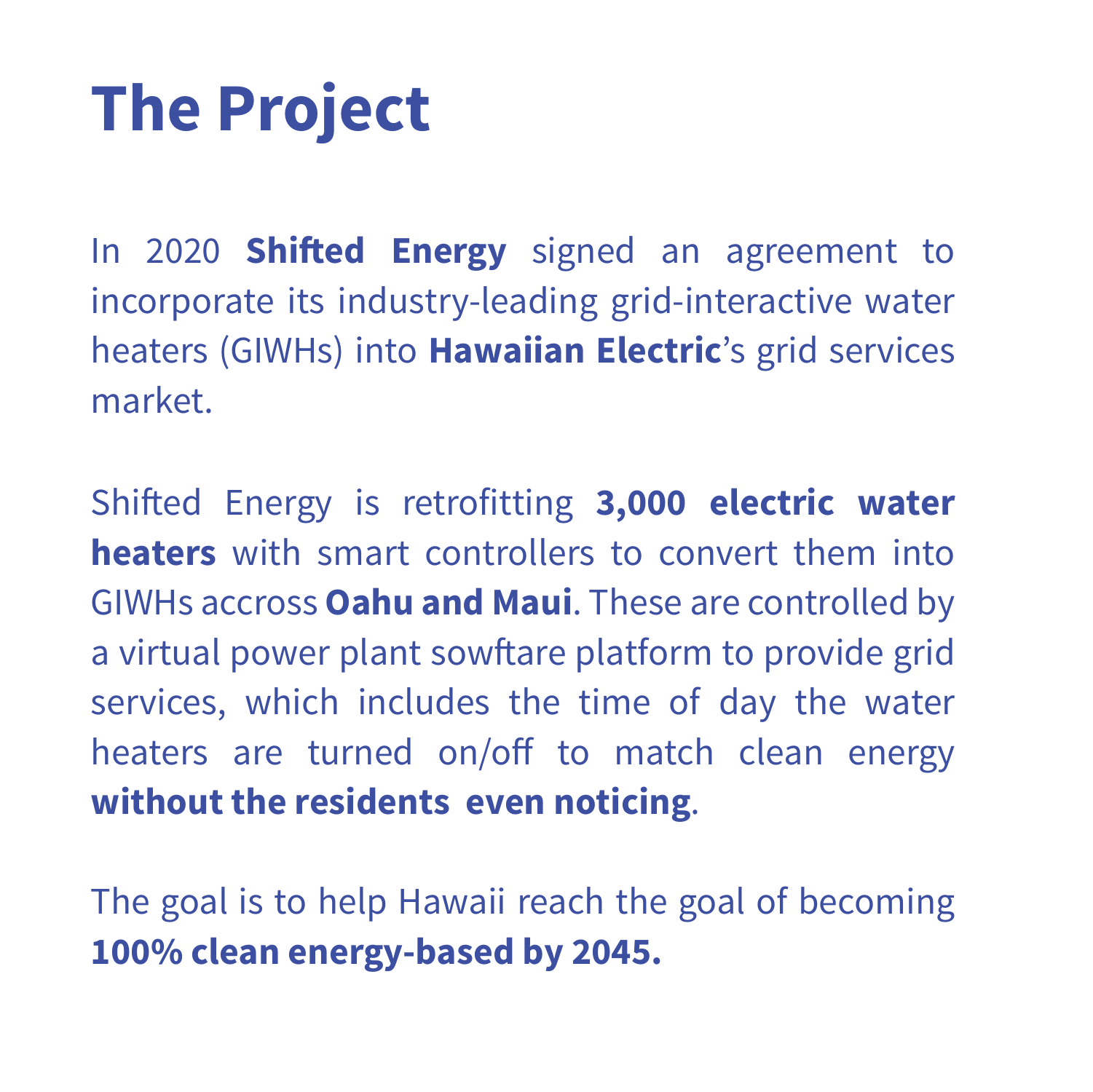## **Buildings**

#### **PROPERTY MANAGER**







| Property                | The Element                   |
|-------------------------|-------------------------------|
| Location                | Ewa Beach, HI                 |
| <b>Type of Building</b> | <b>Apartment Complex</b>      |
| <b>Assets Connected</b> | <b>Electric Water Heaters</b> |
| # of Units Connected    | 318 (100%)                    |
| <b>Metering Mode</b>    | Master-metered                |
| <b>Bill Credits</b>     | \$11K per year                |



| Property                | Kalaeloa                      |
|-------------------------|-------------------------------|
| Location                | Kapolei, HI                   |
| <b>Type of Building</b> | <b>Apartment Complex</b>      |
| <b>Assets Connected</b> | <b>Electric Water Heaters</b> |
| # of Units Connected    | 399 (100%)                    |
| <b>Metering Mode</b>    | Master-metered                |
| <b>Bill Credits</b>     | \$14K per year                |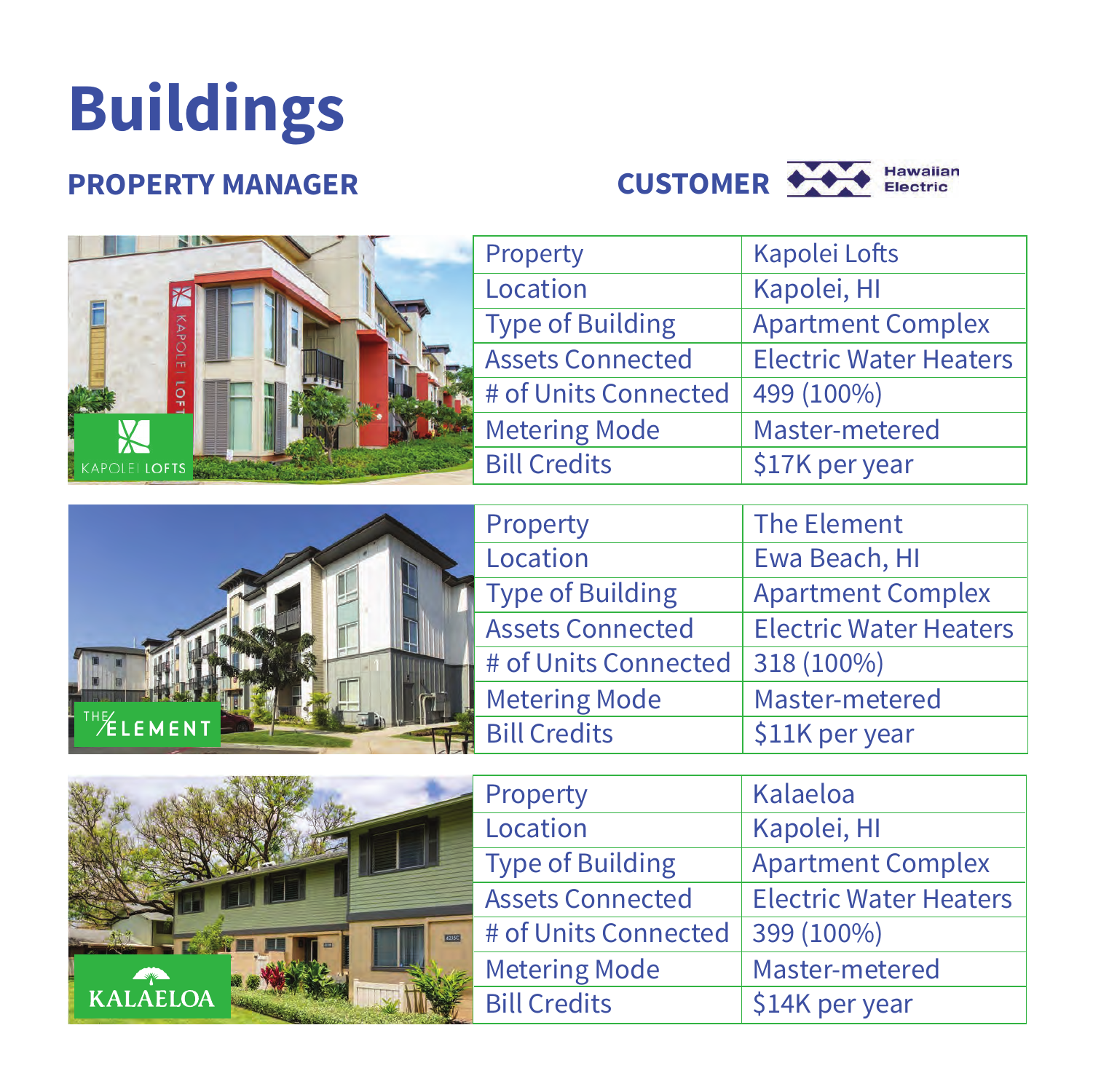### **Benefits**



**3** Apartment Complexes converted to Smart Buildings







### **Automated Maintenance Alerts**



**Performance Reports**



**Positive Impact on Climate Change**

**Opportunity to Save Even more Money**  $\left[ \text{S}\right]$ We can make thermostats, EV chargers and other assets grid-interactive